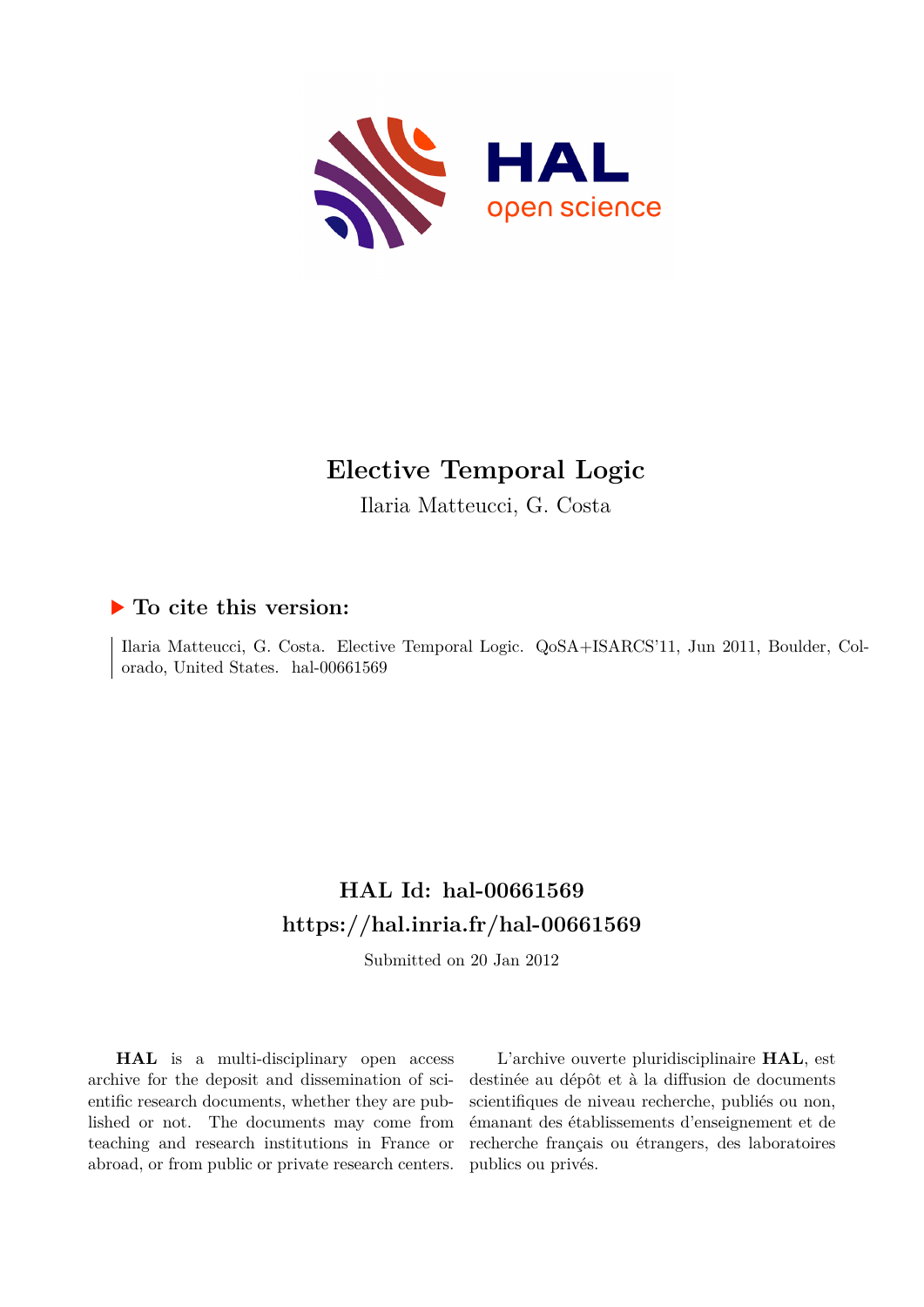## **Elective Temporal Logic**<sup>∗</sup>

Gabriele Costa University of Pisa and IIT-CNR gabriele.costa@iit.cnr.it

Ilaria Matteucci IIT-CNR ilaria.matteucci@iit.cnr.it

## **ABSTRACT**

In this paper we present a novel formalism for defining properties over linear execution traces, namely elective temporal logic (ETL). Differently from several other temporal logics, ETL is not dedicated to a specific time model, e.g. discrete time or real time. Hence, properties can be applied to each temporal context with no changes to the specified formulas. Moreover, the ETL denotational semantics is given through elective functions. In this way we map formulas into the characteristic functions of a set of accepted traces, i.e. the valid executions.

A further contribution of this work is an application of ETL to runtime monitoring. As a matter of fact, using a security monitor driven by an ETL formula, we can ignore irrelevant security actions performed by the guarded program reducing the monitor workload.

## **1. INTRODUCTION**

Specifying the system requirements is a fundamental issue for the correct design and development of programs. For instance, verifying whether a certain program complies with a property can be automatically carried out if the property is defined using a formal specification language. In particular, the verification of collectives of security requirements, i.e. security policies, is commonly a complex process possibly involving different aspects and stages of the life cycle of a system. In part, security policies can be statically verified, e.g. at design time, in order to prevent the execution of faulty programs. Moreover, checks can be applied at deploy time for guaranteeing that the specification of a program meets the policies of the hosting platform. Finally, the execution of a program can be watched for monitoring its actual behaviour with respect to the security rules. All these operations can be considerably improved if the requirements are specified using a proper formalism.

In this paper we present elective temporal logic (ETL), that is a novel formalism for the specification of programs properties. The most important differences between ETL and other temporal logics are (i) an abstract representation of time and (ii) its *elective semantics*.

Many temporal logics use a syntax that is devoted to the underlying time model, i.e. discrete time or continuous time. Usually, temporal logics formulas implicitly refer to the time model through some temporal operators. Temporal operators apply a temporal context to a formula in the sense that the property must hold only in certain time intervals or instants. Instead, ETL uses time expressions and time propositions that abstract from any time model. Indeed, the actual time model changes according to the definitions used by the time expressions semantics.

Elective symbols, firstly introduced in [6], are the building blocks of the ETL formulas. Using elective symbols instead of atomic propositions we can provide ETL with a denotational semantics that associates an *elective* function to each formula. Elective functions remove from a set, the function input, the elements that do not comply with the original formula.

A further contribution of this work is the investigation of the advantages deriving from the specification of security properties using ETL. In particular, we discuss the expressive power of ETL also in comparison with another, commonly used formalism, i.e. linear temporal logic. Moreover, we show an application of ETL to the development of lightweight security monitors. Also, we introduce the possibility of performing a quantitative evaluation of the computational costs deriving from the monitoring of a program for checking its compliance with a given formula.

This paper is structured as follows: Section 2 presents the ETL syntax, its semantics and the main features of the formalism; Section 3 introduces how to express properties over execution traces using ETL; Section 4 describes how ETL can be suitably used for the design of security monitors; In Section 5 we discuss the features of ETL in comparison with some related work and Section 6 concludes the paper. The proofs of the lemmata and theorems stated in the paper, together with some auxiliary results, are in the Appendix.

<sup>9</sup> <sup>∗</sup>Work partially supported by EU-funded project FP7-231167 CONNECT, by EU-funded project FP7-257930 ANIKETOS and by EU-funded project FP7-256980 NESSoS.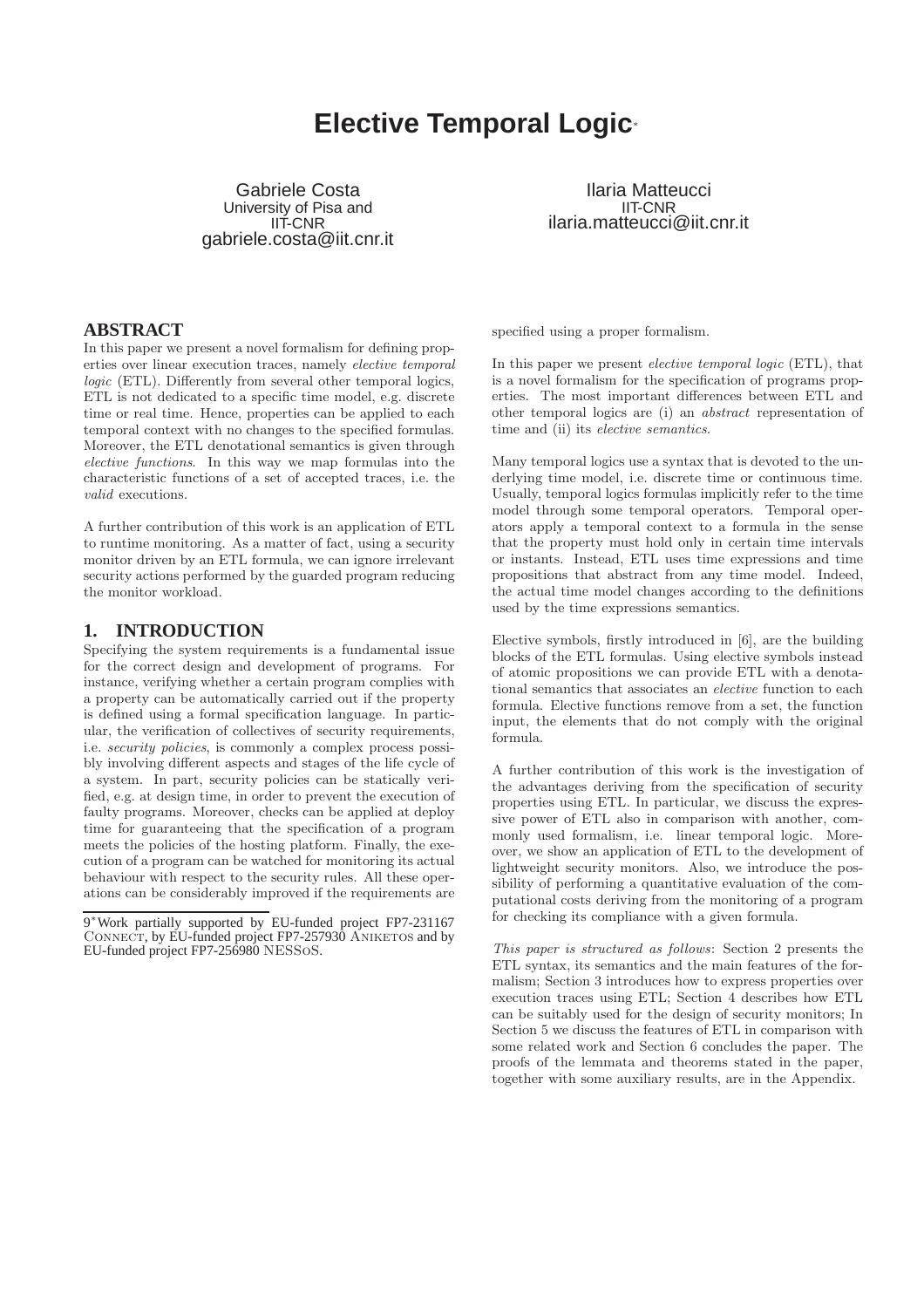## **2. ELECTIVE TEMPORAL LOGIC**

In this section we introduce ETL, its syntax and formal semantics. Furthermore, we give the definition of compliance of a trace with respect to an ETL formula.

## **2.1 Syntax**

Given a denumerable set of actions Λ, an ETL formula is described by the following, abstract syntax.

$$
\phi, \phi' ::= \top | \alpha_{\tau} | \neg \phi | \phi \land \phi' | \forall_{t:p(t)}.\phi
$$

Basically,  $\top$  is the formula satisfied by every trace,  $\alpha_{\tau}$  is an elective symbol for action  $\alpha \in \Lambda$  performed at time  $\tau$ ,  $\neg \phi$  is the negation of  $\phi$ ,  $\phi \wedge \phi'$  is for logical conjunction and  $\forall_{t:p(t)}.\phi$  is a universally quantified formula defined over a set of time instants.

The syntax defined above also uses time expressions  $(\tau, \tau')$ and time propositions  $(p, p')$ . Time expressions are needed for providing a formula  $\phi$  with a temporal context. The syntax for time expressions is:

$$
\tau, \tau' ::= 0 \mid t \mid \mathbf{s}(\tau)
$$

Roughly,  $0$  stands for initial execution time,  $t$  is a time variable and  $s(\tau)$  denotes the successor of  $\tau$ .

The substitution operator  $[\tau/t]$  works as expected by replacing the instances of time variable  $t$  appearing in a time expression (we also extend it to time propositions and ETL formulas) with the time expression  $\tau$ .

Time propositions declare a property over time instants. The syntax for time propositions is

$$
p, p' ::= \tau R \tau' | p \wedge p' | p \vee p'
$$

where  $R \in \mathfrak{R}$ . Roughly,  $\mathfrak{R}$  is a set of binary relations. These relations may change according to the model of time, namely time domain, the system refers to. For instance, some of the binary relations that we will use in our examples are:  $=$ ,  $\neq$ ,  $\leqslant, \geqslant, \geqslant, \leqslant$  and  $\%$ . Many of them are self-explanatory; we just give a definition for % according to the modulo operator in this way:

$$
n\%m \Leftrightarrow n \bmod m = 0
$$

Further details are provided in Section 2.2. We write  $p(t)$ for emphasizing the presence of a free variable t and  $p(\tau)$  for  $p(t)$ [ $^{7}/_{t}$ ].

We also introduce some abbreviations in order to have a more compact and readable notation.

$$
\perp \stackrel{def}{=} \neg \top \qquad \qquad \phi \lor \phi' \stackrel{def}{=} \neg(\neg \phi \land \neg \phi')
$$
\n
$$
\phi \to \phi' \stackrel{def}{=} \neg \phi \lor \phi' \qquad \qquad \exists_{t:p(t)}.\phi \stackrel{def}{=} \neg \forall_{t:p(t)}.\neg \phi
$$
\n
$$
\phi \leftrightarrow \phi' \stackrel{def}{=} \phi \to \phi' \land \phi' \to \phi \qquad \qquad n \stackrel{e}{=} \mathbf{S} \cdots \mathbf{S}(0)
$$
\n
$$
\tau R t R' \tau' \stackrel{def}{=} (\tau R t) \land (t R' \tau')
$$

We say that an ETL formula is closed when it contains no free time variables, that is, all the variables appearing in the formula are bound by a proper quantifier.

#### **2.2 Semantics**

In order to provide a formal semantics for ETL formulas we need to introduce some preliminary concepts.

The first step consists in providing both a time model and a formal semantics for time expressions. Time measurements are generated by an execution clock. Basically, a clock is a pair  $\langle \prec, \mathcal{C} \rangle$  where  $\prec$  is a strict partial order relation and  $\mathcal{C} =$  ${n_0, n_1, \ldots}$  is a denumerable, indexed set of time samples such that  $n_i \prec n_j \Leftrightarrow i \leq j$  and  $n_0$  is the bottom element. Moreover,  $C \subseteq \mathbb{T}$ , where  $\mathbb{T}$  is a time domain such that for all  $R \in \mathfrak{R}$  there exists a corresponding relation  $\mathbf{R} \in \mathbb{T} \times \mathbb{T}$ . In the following we may use the same notation for both  $R$ and  $\bf{R}$  where no risk of ambiguity arises. Then, we define a semantic function N mapping a time expression  $\tau$  into an element of  $C$ . Intuitively, the execution clock gives us a model of the system time.

We can now give the semantics for time expressions (with respect to a clock  $\langle \prec, \mathcal{C} \rangle$ ).

$$
N(0) = n_0 \qquad N(s(\tau)) = \min\{n \in C \mid n \succ N(\tau)\}\
$$

Here we assume  $\mathbb{N}_0$  to be the preferred time domain and, where not explicitly mentioned, we assume  $\mathbb{T} = \mathbb{N}_0$ . Nevertheless, all the following results apply to any time domain. The simplest clock that we can have in  $\mathbb{N}_0$  is  $\langle \langle, \mathbb{N}_0 \rangle$ , that is a clock merely counting the performed actions (i.e.,  $n_i = i$ ). Using such a clock the semantics for time expressions can be simplified to

$$
N(0) = 0 \qquad N(s(\tau)) = 1 + N(\tau)
$$

An execution trace  $\sigma$  is an element of  $(\Lambda \times \mathbb{T})^*$ , that is a finite sequence of labelled actions. Each action of a trace has a timestamp denoting its execution time, e.g.  $\alpha$ : n means that  $\alpha$  happened at time *n*. The timestamps are generated by the execution clock. In symbols, if  $\mathcal{C} = \{n_0, n_1, \ldots\}$  then each execution trace  $\sigma$  must be of the form  $\sigma = (\alpha_0 : n_0)(\alpha_1 :$  $n_1) \ldots$ 

We briefly define two useful operators over execution traces:  $\sigma[n] = \alpha$  if and only if  $\sigma = \sigma'(\alpha : n)\sigma''$  and  $E(\sigma) = n \Leftrightarrow \sigma =$  $\sigma'(\alpha:n)$ . The actions composing a trace must be ordered according to their execution time. In other words, if  $\sigma(\alpha : n)$ is a trace, then  $n > E(\sigma)$ .

We define the validity of time propositions in the following way:

$$
\frac{\langle N(\tau), N(\tau') \rangle \in \mathbf{R}}{\mid \tau R \tau'} \quad \frac{\mid p \mid p' \mid}{\mid p \land p'} \quad \frac{\mid p}{\mid p \lor p'} \quad \frac{\mid p'}{\mid p \lor p'}
$$

The denotational semantics associates to each ETL formula a function  $F : \Omega \to \Omega$ , where  $\Omega$  stands for the power set of  $\langle \Lambda \times \mathbb{T} \rangle^*$ , i.e.  $2^{\langle \Lambda \times \mathbb{T} \rangle^*}$ . The semantics function  $\llbracket \cdot \rrbracket$  is recursively defined by the following rules.

$$
\llbracket \top \rrbracket = \lambda A \cdot A \qquad \llbracket \alpha_{\tau} \rrbracket = \lambda A \cdot \{ \sigma \in A : \sigma[\mathsf{N}(\tau)] = \alpha \}
$$

$$
\llbracket \phi \wedge \phi' \rrbracket = \llbracket \phi \rrbracket \circ \llbracket \phi' \rrbracket \qquad \llbracket \neg \phi \rrbracket = \lambda A \cdot A \setminus \llbracket \phi \rrbracket(A)
$$

$$
\llbracket \forall_{t:p(t)} . \phi \rrbracket = \bigcirc_{\vdash p(\mathbf{n})}^n \llbracket \phi[\mathsf{m}/t] \rrbracket
$$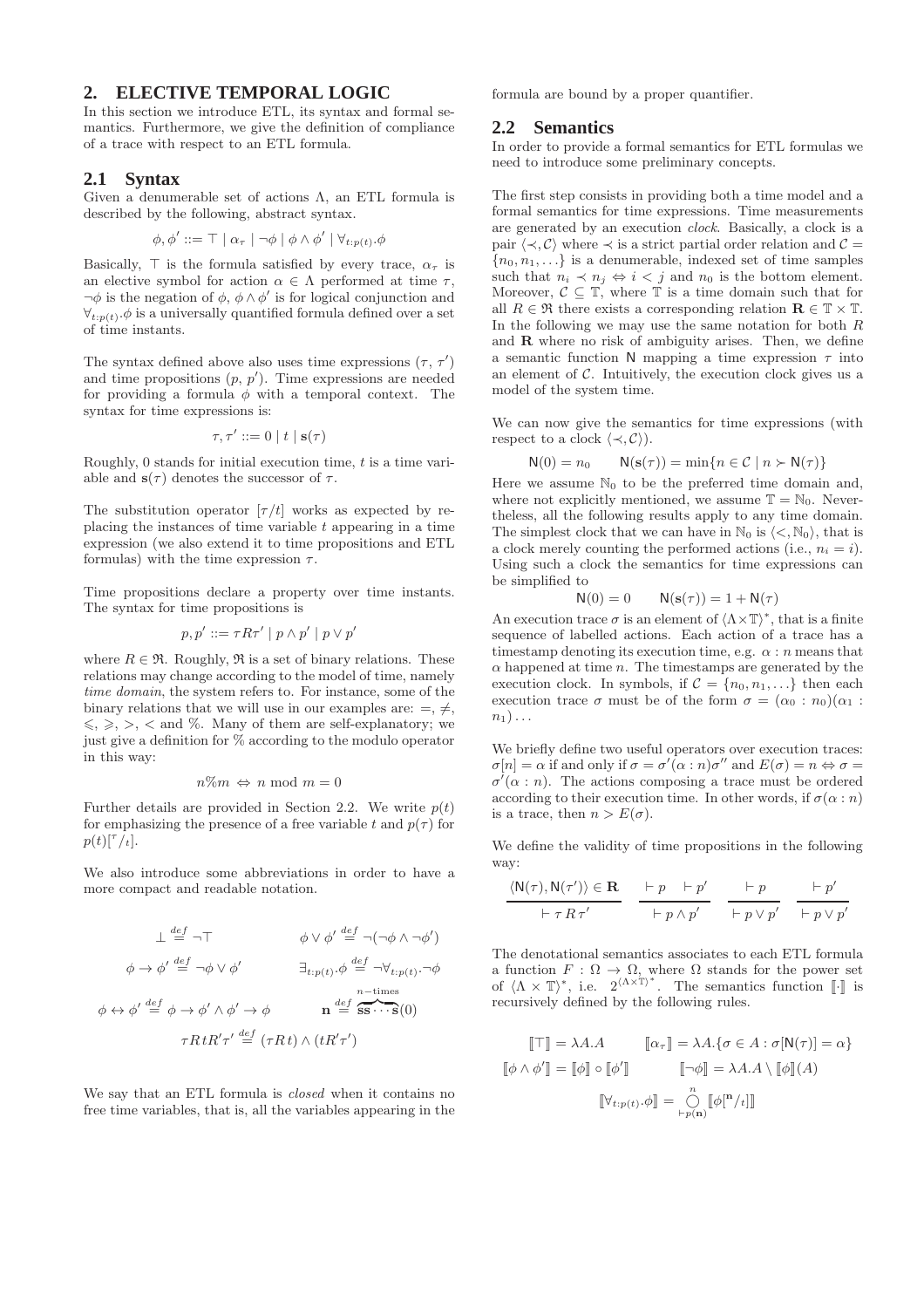Basically,  $\top$  denotes the identity function and  $\alpha_{\tau}$  is an elective symbol. Negation causes the complementation with respect to the argument set and the conjunction of two formulas corresponds to function composition. Finally, the universal quantifier denotes the (possibly infinite) composition of the functions obtained by instantiating the parameter  $t$ .

We say that two ETL formulas  $\phi$  and  $\phi'$  are equivalent (in symbols  $\phi \equiv \phi'$ ) when they denote the same function.

We can now give the definition of compliance of an execution trace with respect to an ETL formula.

DEFINITION 1. Given an execution trace  $\sigma$  and an ETL formula  $\phi$ , we say that  $\sigma$  complies with  $\phi$  (in symbols  $\sigma \models_{\text{EFL}}$  $\phi$ ) if and only if

 $\sigma \in [\![\phi]\!](\Omega)$ 

As expected, a trace  $\sigma$  satisfies a formula  $\phi$  whenever the elective function for  $\phi$  does not remove it from  $\Omega$ .

## **3. APPROPRIATENESS OF ETL**

In this section we discuss the appropriateness of ETL for expressing properties of execution traces. We start by comparing ETL and LTL. Then, we show how ETL can be used to express several properties of interest. Finally, we conclude the section with a discussion on the model checking problem for ETL formulas.

## **3.1 Encoding LTL in ETL**

Here we show how formulas expressed using linear temporal logic (LTL) [15] can be translated into equivalent ETL ones. We start by briefly recalling the LTL syntax and semantics.

DEFINITION 2. LTL formulas are all and only the formulas written according to the following, abstract syntax.

$$
\psi, \psi' ::= tt \mid \alpha \mid \neg \psi \mid \psi \land \psi' \mid \mathsf{X}\psi \mid \mathsf{G}\psi \mid \psi \mathsf{W}\psi'
$$

Where tt denotes the formula that is always satisfied,  $\alpha$  is an atomic proposition,  $\neg \psi$  is for negation and  $\psi \wedge \psi'$  is the conjunction of two sub formulas. The temporal operator  $X\psi$ means that  $\psi$  must be true at the next step,  $\mathsf{G}\phi$  states that  $\phi$  must be always true and  $\psi \mathsf{W} \psi'$  says that  $\psi$  must hold until  $\psi'$  is valid or forever if  $\psi'$  never holds.

The compliance of an execution trace with respect to a LTL formula is defined as follows.

$$
\langle \sigma, i \rangle \models_{\text{LTL}} tt
$$
  
\n
$$
\langle \sigma, i \rangle \models_{\text{LTL}} \alpha \iff \phi[i] = \alpha
$$
  
\n
$$
\langle \sigma, i \rangle \models_{\text{LTL}} \neg \psi \iff \langle \sigma, i \rangle \not\models_{\text{LTL}} \psi
$$
  
\n
$$
\langle \sigma, i \rangle \models_{\text{LTL}} \psi \land \psi' \iff \langle \sigma, i \rangle \models_{\text{LTL}} \psi \text{ and } \langle \sigma, i \rangle \models_{\text{LTL}} \psi'
$$
  
\n
$$
\langle \sigma, i \rangle \models_{\text{LTL}} \mathsf{X} \psi \iff \langle \sigma, i + 1 \rangle \models_{\text{LTL}} \psi
$$
  
\n
$$
\langle \sigma, i \rangle \models_{\text{LTL}} \mathsf{G} \psi \iff \phi \text{ for all } k \geqslant i \langle \sigma, k \rangle \models_{\text{LTL}} \psi
$$
  
\n
$$
\langle \sigma, i \rangle \models_{\text{LTL}} \psi \mathsf{W} \psi' \iff \begin{cases} \langle \sigma, i \rangle \models_{\text{LTL}} \psi' & \text{or} \\ \langle \sigma, i \rangle \models_{\text{LTL}} \psi \text{ and } \langle \sigma, i + 1 \rangle \models_{\text{LTL}} \psi \mathsf{W} \psi \end{cases}
$$

′

In order to show that ETL is expressive enough to encode LTL formulas, we need to define a time context. According to the previous definitions, we use a discrete time model, i.e.  $\mathbb{T} = \mathbb{N}_0$ . Moreover, we assume  $\{\leq,\leq\} \subseteq \mathfrak{R}$ . The following rules define a translation function  $\mathcal T$  that maps each LTL formula into an equivalent ETL specification.

$$
T_{\tau}(tt) = T
$$
  
\n
$$
T_{\tau}(\alpha) = \alpha_{\tau}
$$
  
\n
$$
T_{\tau}(\neg \psi) = \neg T_{\tau}(\psi)
$$
  
\n
$$
T_{\tau}(\psi \land \psi') = T_{\tau}(\psi) \land T_{\tau}(\psi')
$$
  
\n
$$
T_{\tau}(X\psi) = T_{s(\tau)}(\psi)
$$
  
\n
$$
T_{\tau}(G\psi) = \forall_{t:t \geq \tau}.T_{t}(\psi)
$$
  
\n
$$
T_{\tau}(\psi W \psi') = \exists_{t:t \geq \tau}.(T_{t}(\psi') \land \forall_{t':\tau \leq t' < t}.T_{t'}(\psi))
$$
  
\n
$$
\forall \forall_{t'',t'' \geq \tau}.T_{t''}(\psi)
$$

The equivalence between a LTL formula and its translation into ETL is stated by the following theorem.

THEOREM 1. For each LTL formula  $\psi$  and time instant i

$$
\langle \sigma, i \rangle \models_{\text{LTL}} \psi \iff \sigma \models_{\text{ETL}} \mathcal{T}_i(\psi)
$$

A main consequence of Theorem 1 is that ETL, with  $\mathfrak{R} =$  $\{\leq,\leq\}$ , is at least expressive as LTL. However, as we shall discuss in the next section, adding further elements to R increases the expressive power of ETL.

#### **3.2 Property specification through ETL**

Below we briefly overview on some property of interest for programs verification and security. Then, we formalise them using ETL and we also provide some example. Finally, we show how ETL can encode a class of properties that are not expressible using LTL.

*Safety properties.* Safety properties are one of the most important categories of properties for systems security. Roughly, a safety property says that unsafe configurations cannot be reached. Hence, having a formula  $\phi$  that identifies an unsafe configuration we can express the property as

#### $\forall_{t:t\geqslant0}.\neg\phi$

In words, the property says that, according to the time model, it is never the case that  $\phi$  holds.

EXAMPLE 1. Consider the case of an elevator. A safety property for it could be "never start moving when the door is open". Assuming we have the actions close\_door and start\_move, the corresponding ETL formula is

$$
\forall_{t:t\geqslant\mathbf{0}}.\bigl(\neg \texttt{close\_door}_t \rightarrow \neg \texttt{start\_move}_{\mathbf{s}(t)}\bigr)
$$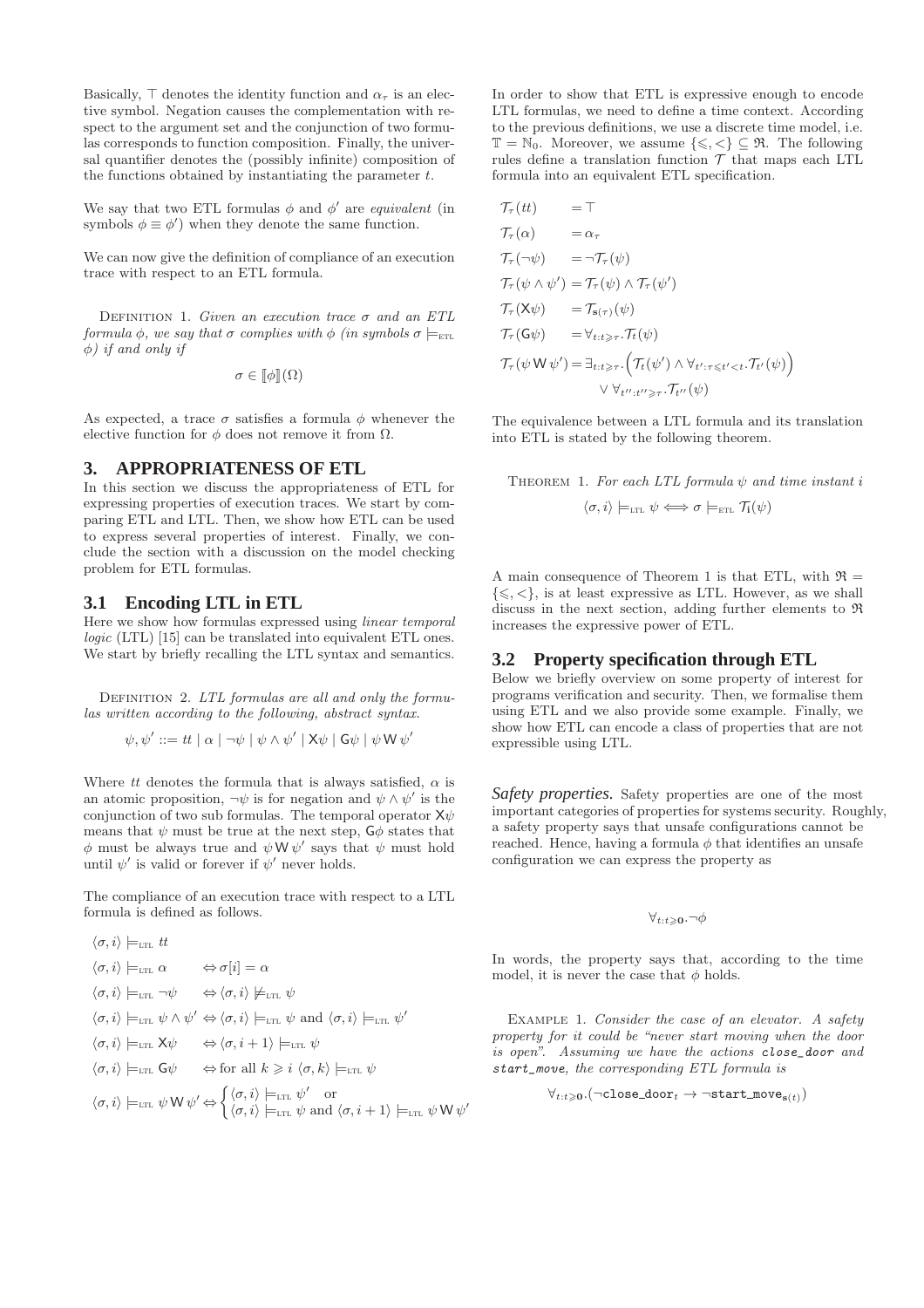*Mutual exclusion.* The mutual exclusion problem arises when two concurrent agents need to access a single, shared resource. Again, we assume to have actions for resource lock and release (1ck\_i and r1s\_i with  $i \in \{1,2\}$ ). Thus, the property for preventing the access of the second agent while the first is using it (the other way round is symmetric) is

$$
\forall_{t:t\geqslant 0}. \big((1\mathtt{c}\mathtt{k}\_1_t \land \exists_{t':t'>t}.\mathtt{l}\mathtt{c}\mathtt{k}\_2_{t'}) \rightarrow \exists_{t'':t
$$

This formula states that each valid computation containing two lock actions must also include a release action between them.

EXAMPLE 2. Imagine two transceivers using a shared communication channel. In order to avoid collisions each device must accomplish a transmission session, i.e. send and recv actions, before the other starts a new one. We model this property through the formula

$$
\forall_{t:t\geqslant \mathbf{0}}.((\mathtt{send}_t \wedge \exists_{t':t'>t}.\mathtt{send}_{t'}) \rightarrow \exists_{t'':t
$$

*Chinese wall.* Chinese wall is, in some sense, the dual of mutual exclusion. Indeed, it asserts that a certain actor can access only one of two sensitive resources. Whenever the actor access the first resource (access\_1), the second one is definitely locked and vice versa. The corresponding ETL formula is

$$
\begin{aligned} &\exists_{t:t\geqslant 0}.\texttt{access\_1}_t \rightarrow \neg \exists_{t':t'>t}.\texttt{access\_2}_{t'} \\ &\wedge \\ &\exists_{t:t\geqslant 0}.\texttt{access\_2}_t \rightarrow \neg \exists_{t':t'>t}.\texttt{access\_1}_{t'} \end{aligned}
$$

In words, this property states that the valid traces cannot contain accesses to both the resources. Nevertheless, there is no limitation to the number of access to a single resource.

*Responsiveness.* Responsiveness is often required in the interactions with servers or other systems that receive a request or a signal and answer with some acknowledgement. We can represent this property through the formula

$$
\forall_{t:t\geqslant\mathbf{0}}.\mathtt{req}_t \rightarrow \exists_{t':t
$$

where req and ack are the actions for request and acknowledgement, respectively.

Another possible instance of this property is bounded responsiveness, that is, the server must answer within a certain time. The corresponding ETL formula is

$$
\forall_{t:t\geqslant \textbf{0}}.\texttt{req}_t \rightarrow \exists_{t':t
$$

where **k** is the answer time threshold.

*Alternation.* Sometimes one would like to check whether a system repeats a certain configuration in a given period of time. Provided we have a proper time relation, in ETL we can express these properties. Their general structure is

## $\forall_{t\cdot t}\mathscr{A}_{\mathbf{k}}.\phi_t$

where **k** is the repetition period and  $\phi_t$  is a formula identifying that a certain configuration starts at time  $t$ .

EXAMPLE 3. The bluetooth  $MAC$  protocol [13] uses sequences of 7, 625 µsec long time slots for the transmissions of the network orchestrator, i.e. the master, and the other devices, *i.e.* the slaves. The master uses the first of the 7 time slots, that is always reserved, for assigning the other slots to the slaves according to their requests. We specify this requirement using the formula

$$
\phi = \forall_{t:t\% \texttt{7}}.\texttt{send}^M_t
$$

where  $\texttt{send}^M$  is the action performed by the master sending a packet.

Remarkably, this last kind of properties is generally not expressible through an LTL formula. This leads us to two interesting observations:

- 1. the relations in R affect the ETL expressive power.
- 2. the fragment of ETL such that  $\{<,\leqslant,\% \}\subseteq \mathfrak{R}$  is strictly more expressive than LTL.

## **3.3 Model checking ETL**

The model checking problem consists of verifying whether a certain model M satisfies a formula. According to our assumptions, the behaviour of a system is represented by the execution traces it produces. Hence, we use a set-theoretic representation for statically modelling a system. In other words, given a set of traces A containing all the possible executions of a program and an ETL specification  $\phi$ , the problem of model checking whether A complies with  $\phi$  consists in verifying if A is a subset of the traces allowed by  $\phi$ . This is stated by the following definition.

DEFINITION 3. (Model checking) Given a set of traces A and a formula  $\phi$  we say that

$$
A \models_{\text{ETL}} \phi \iff A \subseteq [\![\phi]\!](\Omega)
$$

Clearly, computing the set of traces that comply with  $\phi$ starting from the set of all the possible traces  $\Omega$  can be inefficient or even infeasible. However, we note that each ETL formula denotes a monotone function as stated below.

LEMMA 1. For each ETL formula  $\phi$  and set of traces A

 $\llbracket \phi \rrbracket(A) \subseteq A$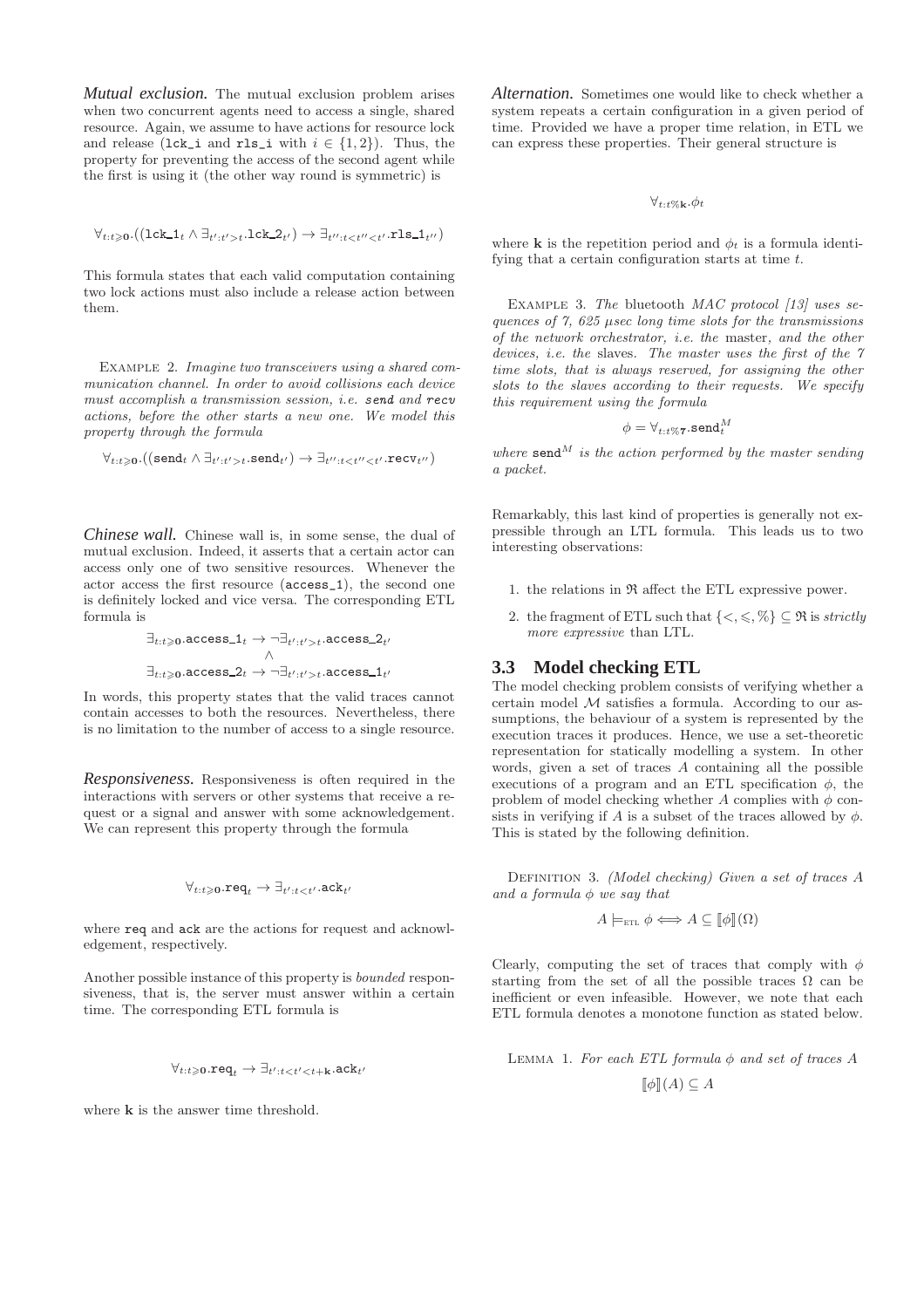Hence, applying the function defined by  $\phi$  to a certain set A corresponds to removing from A the traces that violate  $\phi$ . The main consequence of Lemma 1 is the following theorem.

THEOREM 2. For each ETL formula 
$$
\phi
$$
 and traces set A  

$$
A \models_{\text{ETL}} \phi \Longleftrightarrow A = [\![\phi]\!](A)
$$

Roughly, Theorem 2 asserts that the model checking problem for an ETL formula  $\phi$  can be reduced to verifying whether  $\phi$  denotes the identity function for a certain set A.

This method offers some advantage for the model checking procedure. Indeed, the standard behaviour of a model checker is to explore the model looking for a state that violates the property under investigation. Instead, an ETL specification can be directly compiled into a program having the same semantics of the formula. For instance, we can use ETL formulas as an intermediate language for specifying proof checkers for a single property. Proof checkers are used in several systems for implementing a dedicated verification procedure, e.g. for proof carrying code [14].

## **4. DESIGN OF SECURITY MONITORS**

Here we apply ETL to the design of runtime monitors showing the advantages deriving from it.

## **4.1 Security monitors**

In security applications a security monitor is a software agent that follows the execution of a target program and acts on it when detecting a security violation.

In general, we can represent a monitor for the property  $\phi$  as a system component that receives a signal for each securityrelevant operation that its target is going to perform. In order to be effective, a monitor must be non-bypassable, i.e. all the guarded actions produce a signal that triggers the monitor, and proactive, i.e. it can block its target before a violation takes place.

Schematically, a security monitor applying a policy  $\phi$  works as follows. When an event  $(\alpha)$  is generated by the target application, the monitor evaluates the system state and checks whether the new action extends the current trace to a valid one, i.e.  $\sigma(\alpha : n) \models \phi$  where *n* is the current time. Here we consider the monitor state to be a pair containing the actions history  $\sigma$  and the action time n. If the validity check is successfully passed the monitor updates its state and allows the prosecution of the program, otherwise the program is stopped.

Since the monitor needs to prevent the actual execution of invalid actions, the guarded program is suspended during the monitor computation. As a consequence, monitoring results in a computational overhead mainly due to the effort of checking the compliance of a trace. Even though several efficient implementations have been proposed, e.g. see [8, 9], avoiding the compliance check when not necessary would be preferable.

## **4.2 Monitor optimisation through ETL**

Here we show how to extend the structure of a security monitor in order to avoid unneeded policy checks.

Firstly, we introduce the *next* operator  $\chi$ . Intuitively,  $\chi$ takes a time instant n and an ETL formula  $\phi$  and returns the first time value after n that is referred by  $\phi$  or  $\infty$  if no future event can affect  $\phi$ . The  $\chi$  function is recursively defined by the following rules.

- $\chi_n(\top) = \infty$ •  $\chi_n(\alpha_\tau) = \begin{cases} N(\tau) & \text{if } n < N(\tau) \\ \infty & \text{otherwise} \end{cases}$ ∞ otherwise
- $\chi_n(\neg \phi) = \chi_n(\phi)$
- $\chi_n(\phi \wedge \phi') = \min\{\chi_n(\phi), \chi_n(\phi')\}$
- $\chi_n(\forall_{t:p(t)}.\phi) = \min_{i:p(\mathbf{i})} \{ \chi_n(\phi[i/_{t}]) \}.$

Briefly, at any time instant ⊤ waits no successive action,  $\alpha_{\tau}$  is affected by an action performed a time  $\tau$  provided that  $\tau$  denotes a future moment in time while  $\neg \phi$  and  $\phi \wedge$  $\phi'$  are straightforward. The rule for universally quantified formulas is slightly more tricky. In words, we state that the value returned by the  $\chi$  operator is the minimum value of  $\chi$  applied to the quantified formula instantiated over the elements satisfying p.

The following result outlines the advantage of including the  $\chi$  operator in the monitoring process.

THEOREM 3. For each finite trace  $\sigma$  and ETL formula  $\phi$ if  $\sigma \models_{\text{ETL}} \phi$ ,  $E(\sigma) = n$  and  $\chi_n(\phi) = n'$  then for all actions  $\alpha$  and value m such that  $n < m < n'$ 

$$
\sigma(\alpha:m) \models_{\texttt{ETL}} \phi
$$

In words, Theorem 3 asserts that a security monitor can safely discard actions performed before the next, critical action.

Considering the previous discussion, a modified version of a security monitor can be used. Basically it uses the  $\chi$  function for skipping unnecessary checks according to the following procedure. When an action is performed, the monitor verifies whether the current execution time is compliant with the expected time (variable  $x$ ). If it is not the case, the monitor allows the action without checking the policy compliance. Otherwise, it works as a standard monitor and computes the expected time of the next action.

## **4.3 Monitoring overhead**

A further consideration consists in using the  $\chi$  function for statically analysing the impact of applying a monitor to a program. Security monitors always reduce the performances of a program due to the computational overhead needed for the security checks. Many efforts have been devoted to reducing the costs of the monitoring process, mainly by working on the optimisation of the monitoring systems. Here we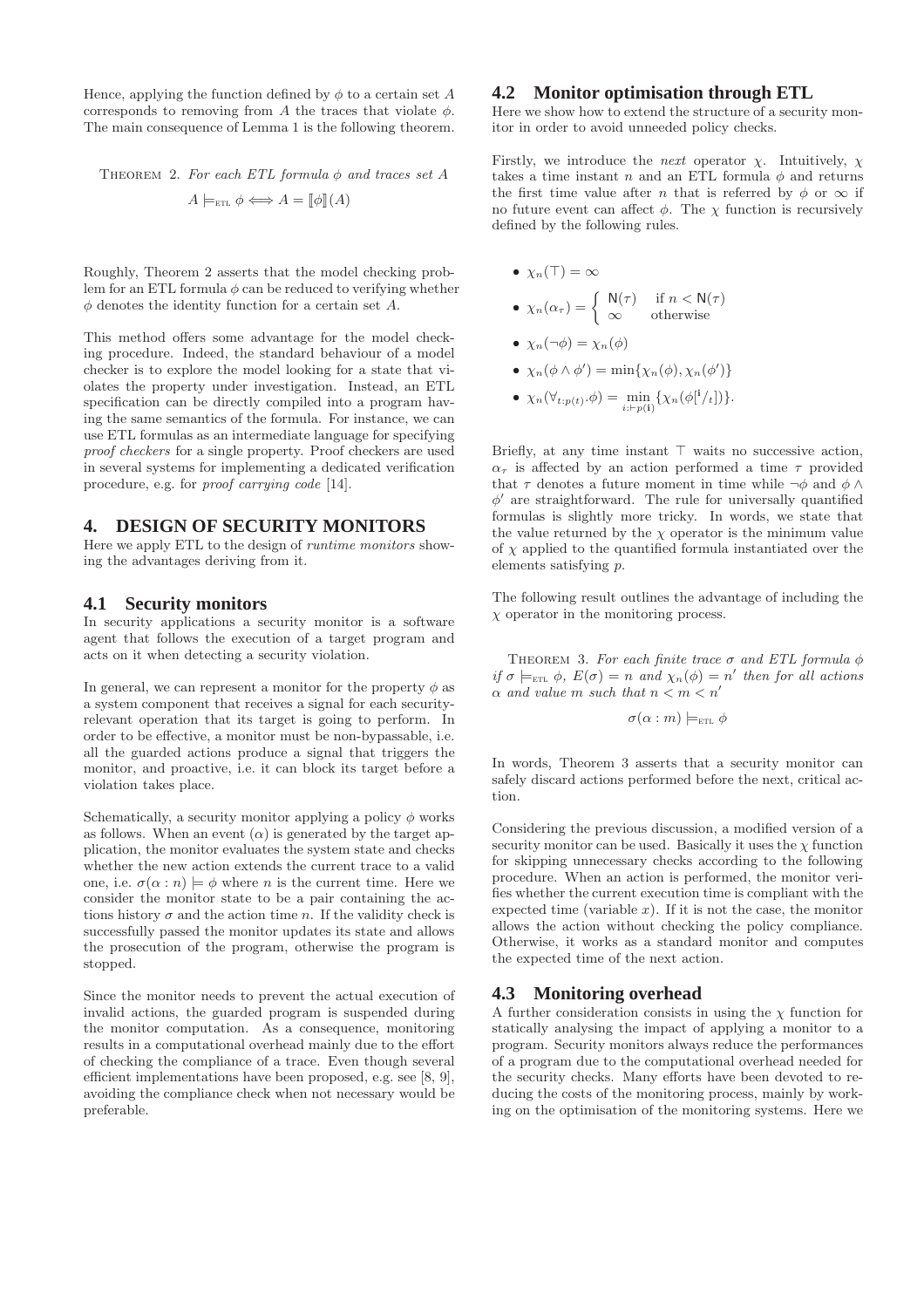focus on a different aspect. Indeed, we aim at evaluating the impact of monitoring a certain property by computing a score that only depends on the formula used to specify the property. In other words, we want to assign to each ETL specification a overhead coefficient characterising the effort needed at runtime for the monitoring process independently of the actual implementation of the monitor.

Intuitively, the effort decreases when the ETL formula allows the monitor for skipping some actions, that is, the longer the monitor sleep time, the lower the system load. Moreover, this evaluation must take into account the length (in time units) of the interval, i.e. the execution time, during which the system monitors its target. Hence, given an  $n$ -long time interval and a ETL specification  $\phi$  we compute the overhead score of  $\phi$  using the following formula.

$$
n \cdot \left(\sum_{i=0}^{n} \chi_i(\phi) - i\right)^{-1}
$$

Increasing the value of  $n$  we can generalise this formula to

$$
S(\phi) = \lim_{n \to \infty} n \cdot \left(\sum_{i=0}^{n} \chi_i(\phi) - i\right)^{-1} \tag{1}
$$

In words, we consider the score of  $\phi$  over a possibly infinite execution time. In this way we do not consider finite monitoring activities or formulas that cause the monitor to switch definitively off at a certain point.

EXAMPLE 4. Consider the formula  $\phi = \forall_t . \alpha_t$  and  $\mathbb{T} =$  $\mathbb{N}_0$ . Intuitively, a monitor that checks the compliance of a program with  $\phi$  needs to consider every single action coming from its target. In other words we have that for each i  $\chi_i(\phi) = i + 1$ . Hence, the score associated to  $\phi$  is

$$
S(\phi) = \lim_{n \to \infty} n \cdot \left(\sum_{i=0}^{n} i + 1 - i\right)^{-1} = \lim_{n \to \infty} n \cdot \frac{1}{n} = 1
$$

As expected, the monitor can never skip actions for effectively checking this policy.

Example 5. Consider again the scenario of Example 3. Assuming  $\mathbb{T} = \mathbb{N}_0$ , the score associated to this formula is

$$
S(\phi) = \lim_{n \to \infty} n \cdot \left(\sum_{i=0}^{n} 7 - i \mod 7\right)^{-1} \sim \lim_{n \to \infty} n \cdot \frac{1}{4n} = \frac{1}{4}
$$

Clearly, in real-time systems, i.e. when  $\mathbb{T} = \mathbb{R}^+_0$ , we cannot directly apply (1). In order to adapt it to a continuous time model we need to replace the integer summation with an integral.

$$
S(\phi) = \lim_{n \to \infty} n \cdot \left( \int_0^n \chi_i(\phi) - i \, di \right)^{-1} \tag{2}
$$

Roughly, (2) is obtained from (1) by progressively reducing the size of the time intervals taken into account by the

monitor. The following example shows the differences in evaluating the same formula under continuous or discrete time.

EXAMPLE 6. Consider again the formula  $\phi$  of Example 3. Now we assume  $\mathbb{T} = \mathbb{R}_0^+$  and we evaluate again the score of φ obtaining

$$
S(\phi) = \lim_{n \to \infty} n \cdot \left( \int_0^n 7 - i \mod 7 \, di \right)^{-1} = \lim_{n \to \infty} n \cdot \frac{2}{7n} = \frac{2}{7}
$$

This result refers to an ideal monitor that is perfectly synchronised with the transmitting agents. However, our technique can be adapted in order to model more realistic cases. A possible approach is to introduce a time interval  $\delta < 1$ that the monitor uses for synchronising with its target. In this way, when the monitor is approaching to the expected time  $i$  for the next action it starts listening a little in advance so that small synchronization errors can be prevented. The resulting equation is

$$
S(\phi) = \lim_{n \to \infty} n \cdot \left( \int_0^n \chi_i(\phi) - i - \frac{\delta}{2} \, di \right)^{-1} \tag{3}
$$

EXAMPLE 7. Consider again the scenario of Example 3 (with  $\mathbb{T} = \mathbb{R}_0^+$ ). We apply (3) for the calculation of  $S(\phi)$ and we obtain the following result.

$$
S(\phi) = \lim_{n \to \infty} n \cdot \left( \int_0^n 7 - i \bmod 7 - \frac{\delta}{2} \, di \right)^{-1} = \frac{2}{7 - \delta}
$$

### **5. RELATED WORK**

Linear temporal logic [15] is one of the most used specification languages. As a matter of fact, many model checking tools, e.g. Spin [10] and NuSMV [7], use LTL-based frameworks for the specification of properties. Nevertheless, a LTL specification is evaluated according to its reference model, that provides a semantic interpretation to the formula. Since ETL comes with its own, denotational semantics, we can map each formula into a corresponding elective function. Then, elective functions can be verified, by applying them to a set of traces, with no need for a model checker.

Also monitoring environments can be driven by LTL specifications. Bauer et al. [4, 5] investigate the problem of performing and efficient run-time verification using LTL formulas. In particular, they show how to build a minimal, i.e. having as few states as possible, recognizer, i.e. a finite state automaton, for invalid traces. Although their automata are optimised in the number of states, they need to inspect every action composing a trace in order to check its validity. Instead, ETL-enabled monitors can be further optimised by preventing them from evaluating irrelevant actions. Moreover, we saw that ETL formulas can be evaluated in order to predict the computational effort deriving from monitoring them.

Metric interval temporal logic (MITL) is presented in [2]. Basically, MITL extends the LTL temporal operators, e.g.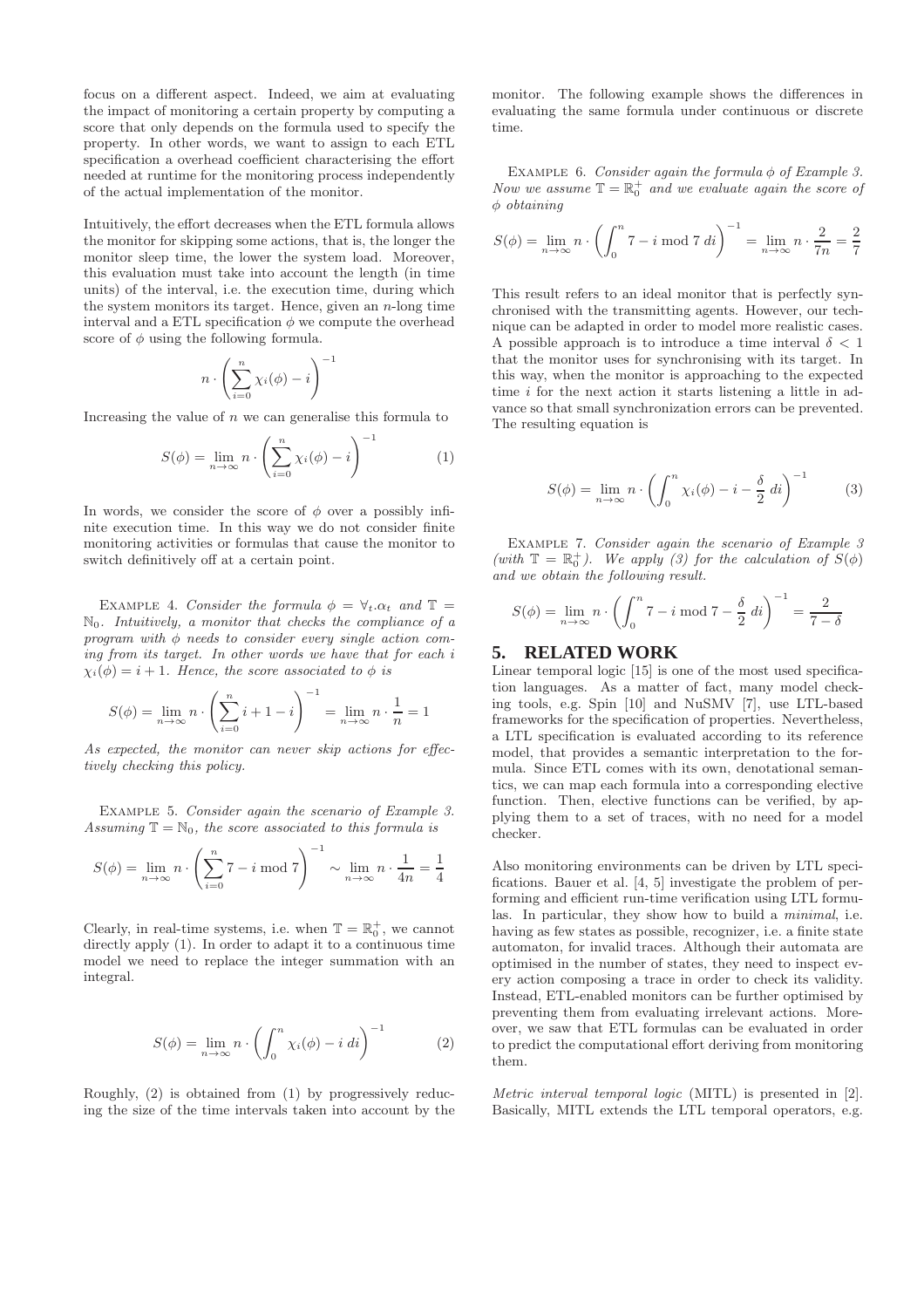W , with time intervals, i.e. non empty, convex subsets of  $\mathbb{R}^+_0$ . In this way, the scope of a temporal operator is relaxed on an arbitrary time interval. Moreover, the authors provide a semantic interpretation of MITL formulas using timed automata [1]. Unlike our proposal, MITL is dedicated to continuous-time models. Thus, MITL formulas can not be easily applied to discrete-time contexts, while ETL ones abstract from the specific time models.

In [12] the authors present a technique for the automatic synthesis of security controllers for a system, represented by a labelled transition system. Roughly, the controller is an agent, applied to its target through a proper process algebra operator, that is able to enforce a certain property. Actually, the property that is enforced depends on both the system and its security requirements, expressed using the  $\mu$ calculus [11]. This approach combines an operational model, i.e. the labelled transition system, and a logical formula for obtaining a security monitor. Similarly to some previous approaches, the resulting monitor needs to check every action performed by the guarded agent, while ETL-based monitors can ignore some of them.

An automata-based specification is presented in [3]. Usage automata are finite state automata that read programs traces. If a trace leads an automaton to a final, i.e. offending, state then it violates the policy represented by the automaton. A usage automaton is applied to a limited sequence of instructions, i.e. the scope of the policy, through a special operator, namely policy framing. Then usage automaton can be both model checked or translated into reference monitors. Basically, these automata work similarly to the others presented so far by reading the whole execution trace.

## **6. CONCLUSION**

In this paper we have presented ETL, a novel formalism for defining temporal properties over execution traces. The main features of ETL are its elective semantics and its abstract time model. Elective semantics has been shown to provide several advantages for the formal verification of programs at both design-time and deploy-time. The abstract time model allows us to apply the same ETL formula to different temporal context with just an adjustment of the interpretation of the time relations. In particular, we have shown how to apply a unique specification to two different models using respectively a discrete and a continuous representation of time. Moreover, we discussed the possibility of designing a special reference monitor that uses ETL formulas for deciding whether to process a signal or not. The result is an improvement of the performances of the monitor the we can also measure analytically.

Further investigation of the verification process implemented using elective functions is the main goal for the future development of this work. As a matter of fact, here we applied elective functions directly to set of execution traces, that is an extensional, static representation of the behaviour of a program. Nevertheless, other models could be more convenient in order to have a more compact representation of the programs. For instance, the intensional representation of an agent can be obtained using a process algebra. However, the application of the elective functions needs to be revised for dealing with this kind of structures.

## **7. REFERENCES**

- [1] Rajeev Alur. Timed automata. In Proceedings of the 11th International Conference on Computer Aided Verification, CAV '99, pages 8–22, July 1999.
- [2] Rajeev Alur, Tomás Feder, and Thomas A. Henzinger. The benefits of relaxing punctuality. Journal of the ACM, 43:116–146, January 1996.
- [3] Massimo Bartoletti, Pierpaolo Degano, Gian Luigi Ferrari, and Roberto Zunino. Model checking usage policies. In Christos Kaklamanis and Flemming Nielson, editors, Trustworthy Global Computing, pages 19–35. Springer-Verlag, 2009.
- [4] Andreas Bauer, Martin Leucker, and Christian Schallhart. Monitoring of real-time properties. In S. Arun-Kumar and Naveen Garg, editors, FSTTCS 2006: Foundations of Software Technology and Theoretical Computer Science, volume 4337 of Lecture Notes in Computer Science, pages 260–272. Springer Berlin / Heidelberg, 2006.
- [5] Andreas Bauer, Martin Leucker, and Christian Schallhart. Runtime Verfication for LTL and TLTL. Technical Report TUM-I0724, Institut für Informatik, Technische Universität München, 2007.
- [6] George Boole. The calculus of logic. The Cambridge and Dublin Mathematical Journal, 3, 1848.
- [7] Alessandro Cimatti, Edmund M. Clarke, Fausto Giunchiglia, and Marco Roveri. NuSMV: A new symbolic model verifier. In Proceedings of the 11th International Conference on Computer Aided Verification, CAV '99, pages 495–499, July 1999.
- [8] Gabriele Costa, Fabio Martinelli, Paolo Mori, Christian Schaefer, and Thomas Walter. Runtime monitoring for next generation Java ME platform. Computers & Security, July 2009.
- [9] Lieven Desmet, Wouter Joosen, Fabio Massacci, Katsiaryna Naliuka, Pieter Philippaerts, Frank Piessens, and Dries Vanoverberghe. The S3MS .NET run time monitor: Tool demonstration. Electronic Notes in Theoretical Computer Science, 253(5):153–159, 2009.
- [10] Gerard Holzmann. Spin model checker, the: primer and reference manual. Addison-Wesley Professional, first edition, 2003.
- [11] Dexter Kozen. Results on the propositional mu-calculus. Theoretical Computer Science, 27:333–354, 1983.
- [12] Fabio Martinelli and Ilaria Matteucci. Through modelling to synthesis of security automata. Electronic Notes in Theoretical Computer Science, 179:31–46, July 2007.
- [13] Riku Mettala. Bluetooth Protocol Architecture (Version 1.0). Nokia Mobile Phones, September 1999.
- [14] George C. Necula. Proof-carrying code. In Proceedings of the 24th ACM SIGPLAN-SIGACT symposium on Principles of programming languages, POPL '97, pages 106–119, 1997.
- [15] Amir Pnueli. The temporal logic of programs. In Proceedings of the 18th Annual Symposium on Foundations of Computer Science, pages 46–57, November 1977.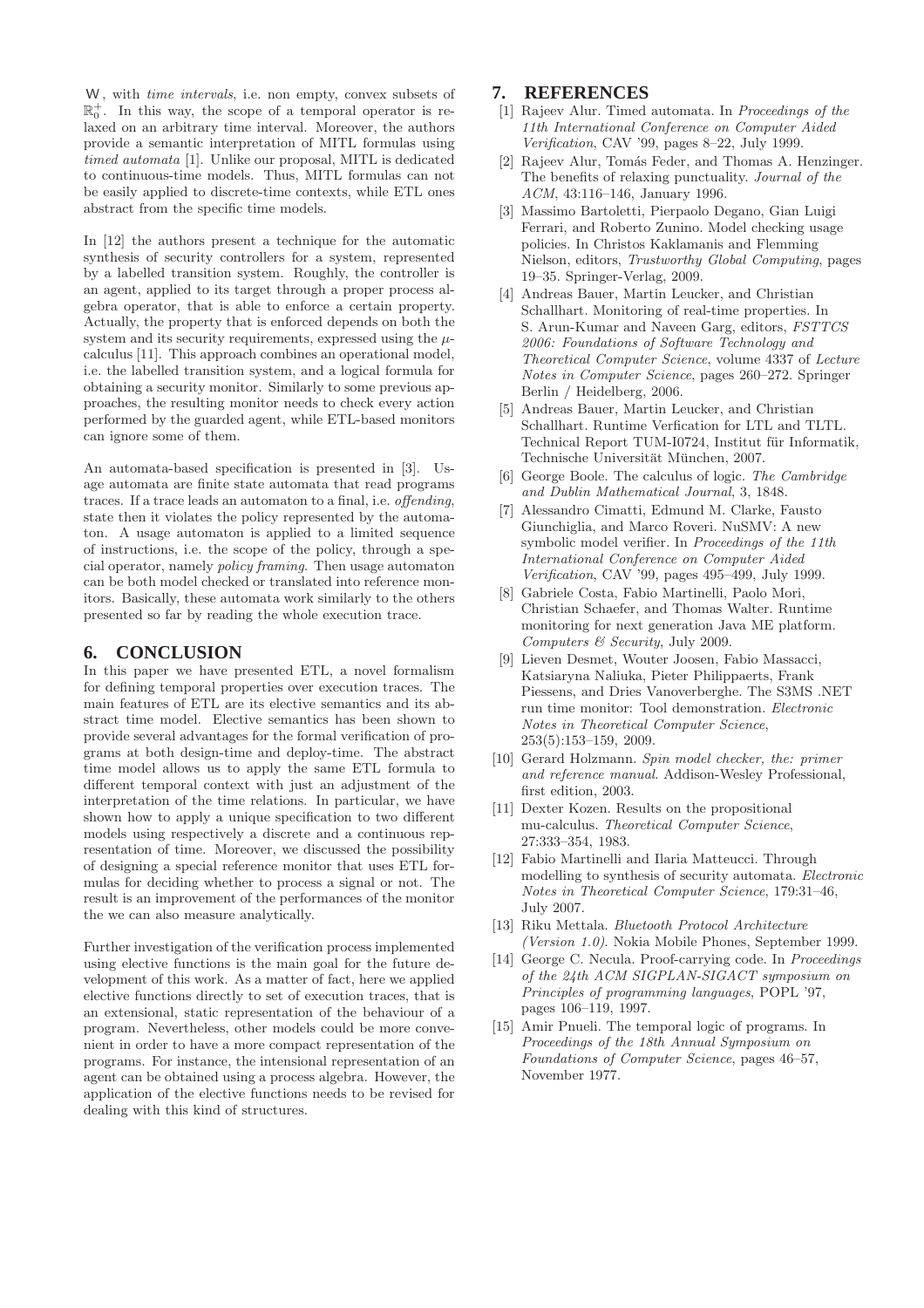## **Appendix**

THEOREM 1. For each LTL formula  $\psi$  and time instant i

$$
\langle \sigma, i \rangle \models_{\text{LTL}} \psi \iff \sigma \models_{\text{ETL}} \mathcal{T}_i(\psi)
$$

PROOF. By induction on the structure of  $\psi$ .

- $\psi = tt$ .  $\langle \sigma, i \rangle \models$ LTL  $tt \iff \sigma \models$ ETL ⊤ (trivial)
- $\psi = \alpha$ .

$$
\langle \sigma, i \rangle \models_{\text{LTL}} \alpha \iff \sigma \models_{\text{ETL}} \alpha_{\mathbf{i}} \iff \sigma \in [\![\alpha_{\mathbf{i}}]\!](\Omega)
$$

$$
\iff \sigma \in \{ \sigma' : \sigma'[N(i)] = \alpha \} \iff \sigma[i] = \alpha
$$

 $\bullet \ \psi = \neg \psi'.$ 

$$
\langle \sigma, i \rangle \models_{\text{LTL}} \neg \psi' \Longleftrightarrow \sigma \models_{\text{ETL}} \mathcal{T}_{\mathbf{i}}(\neg \psi')
$$

$$
\langle \sigma, i \rangle \models_{\text{ltm}} \neg \psi' \Longleftrightarrow \langle \sigma, i \rangle \not\models_{\text{ltm}} \psi'
$$

By induction we have

$$
\langle \sigma, i \rangle \not\models_{\text{LTL}} \psi' \iff \sigma \not\models_{\text{ETL}} \mathcal{T}_{i}(\psi') \iff \sigma \not\in [\![\mathcal{T}_{i}(\psi')]\!](\Omega)
$$

$$
\iff \sigma \in \Omega \setminus [\![\mathcal{T}_i(\psi')](\Omega)
$$

•  $\psi = \psi_1 \wedge \psi_2$ . By induction we have

$$
\langle \sigma, i \rangle \models_{\text{LTL}} \psi_1 \Longleftrightarrow \sigma \models_{\text{ETL}} \mathcal{T}_\mathbf{i}(\psi_1)
$$

and

$$
\langle \sigma, i \rangle \models_{\text{LTL}} \psi_2 \iff \sigma \models_{\text{ETL}} \mathcal{T}_{\mathbf{i}}(\psi_2)
$$

Hence

$$
\langle \sigma, i \rangle \models_{\text{LTL}} \psi_1 \iff \sigma \in [\![\mathcal{T}_i(\psi_1)]\!](\Omega)
$$

and

$$
\langle \sigma, i \rangle \models_{\text{LTL}} \psi_2 \iff \sigma \in [\![\mathcal{T}_i(\psi_2)]\!](\Omega)
$$

We conclude by observing that

$$
\sigma \in [\![\mathcal{T}_i(\psi_1)]\!](\Omega) \cap [\![\mathcal{T}_i(\psi_2)]\!](\Omega) \Longleftrightarrow
$$

$$
\sigma \in \left( [\![\mathcal{T}_i(\psi_1)]\!] \circ [\![\mathcal{T}_i(\psi_2)]\!] \right) \Omega
$$

- $\psi = X\psi'$ . A direct consequence of the inductive hypothesis.
- $\psi = \mathsf{G}\psi'$ . From the definition of compliance for LTL we know that

$$
\langle \sigma, i \rangle \models_{\text{ltm}} \mathsf{G} \psi \Longleftrightarrow \text{ for all } j \geqslant i \langle \sigma, j \rangle \models_{\text{ltm}} \psi'
$$

Similarly, for ETL we have that

$$
\sigma \models_{\text{et}} \mathcal{T}_{i}(\phi) \iff \sigma \models_{\text{et}} \forall_{t:t \geqslant i} . \mathcal{T}_{t}(\phi') \iff
$$

$$
\sigma \in \bigcirc_{\vdash n \geqslant i}^n [\mathcal{T}_n(\psi')](\Omega)
$$

Than, for any index  $k \geq i$  we can apply the inductive hypothesis.

- $\psi = \psi_1 \mathsf{W} \psi_2$ . Here we split the proof in two parts ( $\Rightarrow$ and  $\Leftarrow$ ).
- $(\Rightarrow)$  We assume the premise  $\langle \sigma, i \rangle \models$ <sub>LTL</sub>  $\psi_1 \mathsf{W} \psi_2$  and we

obtain

$$
\langle \sigma, i \rangle \models_{\text{LTL}} \psi_1 \mathsf{W} \psi_2 \iff \begin{cases} \langle \sigma, i \rangle \models_{\text{LTL}} \psi_2 (1) & \text{or} \\ \langle \sigma, i \rangle \models_{\text{LTL}} \psi_1 \text{ and} \\ \langle \sigma, i+1 \rangle \models_{\text{LTL}} \psi_1 \mathsf{W} \psi_2 \end{cases} (2)
$$

Hence, other two sub-cases arise

(1) Assuming 
$$
\langle \sigma, i \rangle \models
$$
<sub>LTL</sub>  $\psi_2$  we must prove that

$$
\sigma \models_{\text{ETL}} \exists_{t:t \geqslant \mathbf{i}}. (\mathcal{T}_t(\psi_2) \wedge \forall_{t': \mathbf{i} \leqslant t' < t}. \mathcal{T}_{t'}(\psi_1)) \vee
$$

$$
\forall_{t'' : \mathbf{i} \leqslant t''} . \mathcal{T}_{t''}(\psi_1)
$$

However, mapping  $t$  to i we reduce to

$$
\sigma \models_{\text{ETL}} (\mathcal{T}_{\mathbf{i}}(\psi_2) \ \wedge \ \forall_{t': \mathbf{i} \leqslant t' < \mathbf{i}}.\mathcal{T}_{t'}(\psi_1)) \ \vee
$$

$$
\forall_{t'' : \mathbf{i} \leqslant t''} . \mathcal{T}_{t''}(\psi_1)
$$

that we can rewrite as

$$
\sigma \models_{\text{ETL}} \mathcal{T}_{\mathbf{i}}(\psi_2) \lor \forall_{t'' : \mathbf{i} \leqslant t''} . \mathcal{T}_{t''}(\psi_1)
$$

Since, from the inductive hypothesis, we know that  $\sigma \models_{\text{ETL}} \mathcal{T}_i(\psi_2)$  the property is satisfied.

(2) Here we assume  $\langle \sigma, i \rangle \models_{\text{LTL}} \psi_1$  and  $\langle \sigma, i+1 \rangle \models_{\text{LTL}}$  $\psi_1 \mathsf{W} \psi_2$ . Applying the inductive hypothesis we infer that  $\sigma \models_{\text{ETL}} \mathcal{T}_{i}(\psi_1)$  and  $\sigma \models_{\text{ETL}} \mathcal{T}_{s}(i)(\psi_1 \mathsf{W} \psi_2)$ . From this we deduce that

$$
\sigma \models_{\text{ETL}} \exists_{t: \mathbf{s}(\mathbf{i}) \leqslant t} \cdot \left( \mathcal{T}_{t}(\psi_2) \wedge \forall_{t': \mathbf{s}(\mathbf{i}) \leqslant t' < t} \cdot \mathcal{T}_{t'}(\psi_1) \right) \vee \\
$$

$$
\forall_{t'' : \mathbf{s}(\mathbf{i}) \leqslant t''} . \mathcal{T}_{t''}(\psi_1)
$$

Other two cases arise. On one side, if

 $\overline{\phantom{a}}$ 

$$
\sigma \models_{\text{ETL}} \forall_{t'' : \mathbf{s}(\mathbf{i}) \leqslant t''} . \mathcal{T}_{t''}(\psi_1)
$$

since  $\sigma \models_{\text{ETL}} \mathcal{T}_{i}(\psi_1)$  we conclude that

$$
\sigma \models_{\text{ETL}} \forall_{t'' : \mathbf{i} \leqslant t''} . \mathcal{T}_{t''}(\psi_1)
$$

On the other side, from

$$
\sigma \models_\text{ETL} \exists_{t: \mathbf{s}(\mathbf{i}) \leqslant t}. \Big( \mathcal{T}_{t}(\psi_2) \wedge \forall_{t': \mathbf{s}(\mathbf{i}) \leqslant t'} . t \mathcal{T}_{t'}(\psi_1) \Big)
$$

we can also deduce

$$
\sigma \models_\text{ETL} \exists_{t: i \leqslant t}. \Big( \mathcal{T}_{t}(\psi_2) \wedge \forall_{t': \mathbf{s}(\mathbf{i}) \leqslant t'} . t \mathcal{T}_{t'}(\psi_1) \Big)
$$

However, since we know that  $\sigma \models_{\text{ETL}} \mathcal{T}_i(\psi_1)$  we can conclude that

$$
\sigma \models_{\text{ETL}} \exists_{t: i \leq t} \cdot \Big( \mathcal{T}_{t}(\psi_2) \wedge \forall_{t': i \leq t'} \ldotp \mathcal{T}_{t'}(\psi_1) \Big)
$$

( $\Leftarrow$ ) Here we assume  $\sigma \models_{\text{ETL}} \mathcal{T}_i(\psi_1 \mathsf{W} \psi_2)$  or, equivalently

$$
\sigma \models_{\text{ETL}} \exists_{t: i \leq t}. (\mathcal{T}_{t}(\psi_2) \land \forall_{t': i \leq t'} . t \mathcal{T}_{t'}(\psi_1)) \lor
$$

$$
\forall_{t'' : \mathbf{i} \leqslant t''} . \mathcal{T}_{t''}(\psi_1) \quad (A)
$$

and we must prove

$$
\langle \sigma, i \rangle \models_{\text{LTL}} \psi_1 \mathsf{W} \psi_2 \iff \begin{cases} \langle \sigma, i \rangle \models_{\text{LTL}} \psi_2 & \text{or} \\ \langle \sigma, i \rangle \models_{\text{LTL}} \psi_1 \text{ and} \\ \langle \sigma, i + 1 \rangle \models_{\text{LTL}} \psi_1 \mathsf{W} \psi_2 \end{cases}
$$

However, unfolding one element from the existen-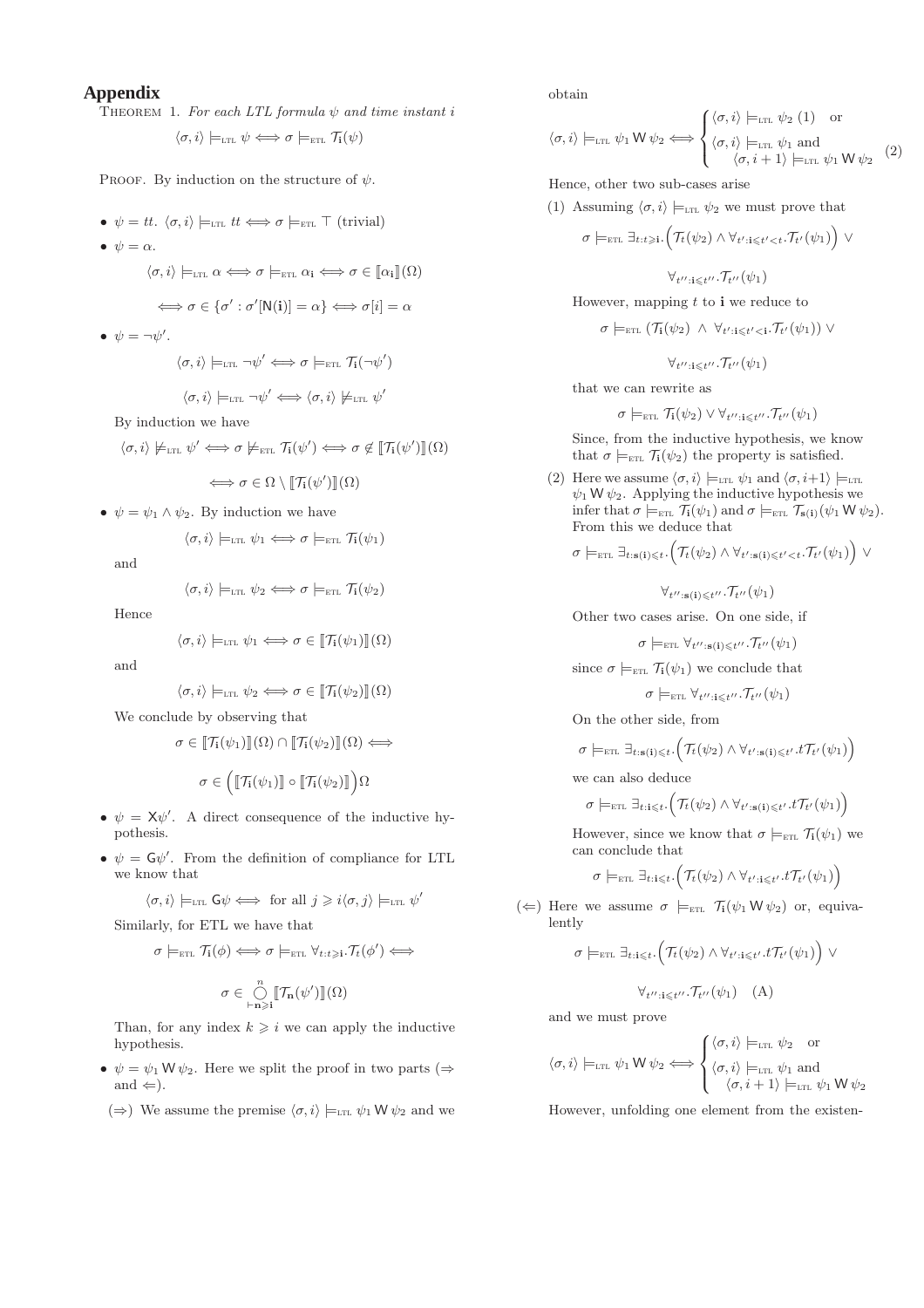tial quantifier of (A) we obtain

$$
\sigma \models_{\text{ETL}} \mathcal{T}_{\mathbf{i}}(\psi_2) \lor \exists_{t:\mathbf{s}(\mathbf{i}) \leq t} \cdot \Big( \mathcal{T}_{t}(\psi_2) \land \forall_{t':\mathbf{i} \leq t'} \cdot t \mathcal{T}_{t'}(\psi_1) \Big)
$$

$$
\forall_{t'' : \mathbf{i} \leqslant t''} . \mathcal{T}_{t''}(\psi_1) \quad \text{(B)}
$$

That is,  $\sigma$  satisfies the disjunction of three predicates. If  $\sigma \models_{\text{ETL}} \mathcal{T}_i(\psi_2)$  the property is trivially satisfied by the inductive hypothesis. Then, we reduce to prove the second part of (B), that is

$$
\sigma \models_{\text{ETL}} \exists_{t:\mathbf{s}(\mathbf{i}) \leq t} \cdot \left( \mathcal{T}_t(\psi_2) \land \forall_{t':\mathbf{i} \leq t'} \cdot t \mathcal{T}_{t'}(\psi_1) \right) \lor \forall_{t''':\mathbf{i} \leq t''} \cdot \mathcal{T}_{t''}(\psi_1) \quad (C)
$$

However, we note that (C) implies

σ |=etl ∃<sup>t</sup>:s(i)6<sup>t</sup> . Tt(ψ2) ∧ Ti(ψ1) ∧ ∀t ′ :s(i)6t ′ .tT<sup>t</sup> ′ (ψ1) ∨ Ti(ψ1) ∧ ∀<sup>t</sup> ′′:s(i)6t ′′ .T<sup>t</sup> ′′ (ψ1) (D)

Moreover (D) implies that

$$
\sigma \models_{\text{ETL}} \exists_{t:\mathbf{s}(\mathbf{i}) \leq t} \cdot \mathcal{T}_{\mathbf{i}}(\psi_1)
$$

$$
\exists_{t:\mathbf{s}(\mathbf{i}) \leq t} \cdot \left( \mathcal{T}_{t}(\psi_2) \land \forall_{t':\mathbf{s}(\mathbf{i}) \leq t'} \cdot t \mathcal{T}_{t'}(\psi_1) \right) \lor
$$

$$
\mathcal{T}_{\mathbf{i}}(\psi_1) \land \forall_{t'':\mathbf{s}(\mathbf{i}) \leq t''} \cdot \mathcal{T}_{t''}(\psi_1)
$$

that is equivalent to (since  $t$  does not occur in  $\mathcal{T}_{\mathbf{i}}(\psi_1)$ 

$$
\sigma \models_{\text{ETL}} \mathcal{T}_i(\psi_1)
$$
  

$$
\exists_{t:s(i)\leq t} \cdot (\mathcal{T}_t(\psi_2) \land \forall_{t':s(i)\leq t'} \cdot t \mathcal{T}_{t'}(\psi_1))
$$
  

$$
\lor \qquad \lor
$$
  

$$
\mathcal{T}_i(\psi_1) \land \forall_{t'':s(i)\leq t''} \cdot \mathcal{T}_{t''}(\psi_1)
$$

and to

$$
\sigma \models_\text{et} \mathcal{T}_i(\psi_1) \land \mathcal{T}_{s(i)}(\psi_1 \mathsf{W}\, \psi_2)
$$

that is the thesis.

 $\Box$ 

LEMMA 1. For each ETL formula  $\phi$  and set of traces A  $\llbracket \phi \rrbracket(A) \subseteq A$ 

PROOF. We proceed by induction on  $\phi$ .

- $\phi = \top$ . Trivial.
- $\phi = \alpha_{\tau}$ . A direct consequence of the definition of  $\llbracket \alpha_{\tau} \rrbracket$ .
- $\phi = \neg \phi'$ . By definition  $\llbracket \neg \phi' \rrbracket(A) = A \setminus \llbracket \phi' \rrbracket(A) \subseteq A$ .
- $\phi = \phi_1 \wedge \phi_2$ . By the inductive hypothesis we know that  $\forall B. [\![\phi_1]\!](B) \subseteq B$  and  $\forall C. [\![\phi_2]\!](C) \subseteq C$ . Then, we set  $B = A$  and  $C = \llbracket \phi_1 \rrbracket (A)$  and we note that  $\llbracket \phi_2 \rrbracket(\llbracket \phi_1 \rrbracket(A)) \subseteq \llbracket \phi_1 \rrbracket(A) \subseteq A.$

•  $\phi = \forall_{t:p(t)}.\phi'.$  By contradiction we assume that  $[\![\phi]\!](A) \not\subseteq$ A, that is  $\exists \sigma.\sigma \in [\![\phi]\!](A) \land \sigma \notin A$ . This implies that there exist B and m such that  $\vdash p(m), \sigma \notin B$  and  $\sigma \in [\![\phi'[\mathbf{m}_t]]\!] (B)$ . However, applying the inductive hypothesis we find that for every  $A \llbracket \phi'[\mathbf{m/ t}]\rrbracket(A) \subseteq A$ .

 $\Box$ 

THEOREM 2. For each ETL formula  $\phi$  and traces set A

$$
A \models_{\text{ETL}} \phi \Longleftrightarrow A = [\![\phi]\!](A)
$$

PROOF. We proceed by induction on the structure of  $\phi$ .

- $\phi = \top$ . Trivial.
- $\phi = \alpha_{\tau}$ . Here we have  $A \subseteq [\![\phi]\!](\Omega) = {\sigma : \sigma[N(\tau)] = \alpha}$ from which the thesis follows.
- $\phi = \neg \phi'$ . We note that  $A \subseteq [\![\phi]\!] (\Omega) = \Omega \setminus [\![\phi']\!] (\Omega)$ . However, by Lemma 1 we know that  $[\![\phi']\!](A) \subseteq A$  from which we deduce  $[\![\phi']\!](A) = \emptyset$  and then the thesis.
- $\phi = \phi_1 \wedge \phi_2$ . Here we know that  $A \subseteq [\![\phi_2]\!]([\![\phi_1]\!](A)).$ By Lemma 1 we infer that both  $\llbracket \phi \rrbracket(A) \subseteq \llbracket \phi_1 \rrbracket(A)$  and  $[\![\phi]\!](A) \subseteq [\![\phi_2]\!](A)$ . Now we apply the inductive hypothesis to both  $\phi_1$  and  $\phi_2$  and we conclude observing that  $[\![\phi_2]\!]([\![\phi_1]\!] (A)) = [\![\phi_2]\!] (A) = A.$
- $\phi = \forall_{t:p(t)} \phi'$ . By definition of compliance we know that  $A \subseteq [\![\phi]\!](\Omega) = \bigcirc_{\vdash p(\mathbf{n})}^n [\![\phi']^{\mathbf{n}}/t]\!] (\Omega)$ . Moreover, by Lemma 1 we obtain that arbitrarily choosing a value  $k$ such that  $\vdash p(\mathbf{k})$  we have  $\bigcirc_{\vdash p(\mathbf{n})}^n [\![\phi'[\mathbf{n}'_{t}]\!] \!] (\Omega) \subseteq [\![\phi'[\mathbf{k}'_{t}]\!] \!] (\Omega).$ Then we apply the inductive hypothesis to  $\phi'$ <sup>[k</sup>/<sub>t</sub>] and we find  $[\![\phi]\!] = \bigcirc_{\vdash p(\mathbf{n})}^{\mathbf{n}} I_A^n$  where each  $I_A^i$  is a function behaving as the identity on A.

 $\Box$ 

LEMMA 2. Given an ETL formula  $\phi$  and a trace  $\sigma$  such that  $E(\sigma) = n$ , then for each action  $\alpha$ 

$$
\begin{array}{c}\n(\sigma \models_{\text{ETL}} \phi \land \sigma(\alpha : m) \not\models_{\text{ETL}} \phi) \\
\downarrow \left(\sigma \not\models_{\text{ETL}} \phi \land \sigma(\alpha : m) \models_{\text{ETL}} \phi)\n\end{array}\right\} \Longrightarrow m \geq \chi_n(\phi)
$$

PROOF. By induction on the structure of  $\phi$ .

- $\phi = \top$ . Trivial.
- $\phi = \alpha_{\tau}$ . We note that, by definition,  $(\sigma \models_{\text{ETL}} \phi \land \sigma(\alpha))$ : m)  $\not\models_{\text{ETL}} \phi$ )  $\vee$  ( $\sigma \not\models_{\text{ETL}} \phi \wedge \sigma(\alpha : m) \models_{\text{ETL}} \phi$ ) holds if and only if  $\sigma \not\models_{\text{ETL}} \phi \land \sigma(\alpha : m) \models_{\text{ETL}} \phi$ . Then,  $\sigma(\alpha : m)[N(\tau)] = \alpha$ , but since for each  $m' \neq m$  we have that  $\sigma(\alpha : m)[m'] = \sigma[m']$  the only possibility is  $m = N(\tau) = \chi_n(\alpha_{\tau}).$
- $\phi = \neg \phi'$ . We have two symmetrical cases and we show the proof for the first one. Assuming by hypothesis that  $\sigma \models_{\text{ETL}} \neg \phi \land \sigma(\alpha : m) \not\models_{\text{ETL}} \neq \phi \text{ holds, we deduce that}$  $\sigma \not\models_{\text{ETL}} \phi \land \sigma(\alpha : m) \models_{\text{ETL}} \phi \text{ and we apply the inductive}$ hypothesis to  $\phi'$ . The thesis follows from  $\chi_n(\neg \phi') =$  $\chi_n(\phi')$